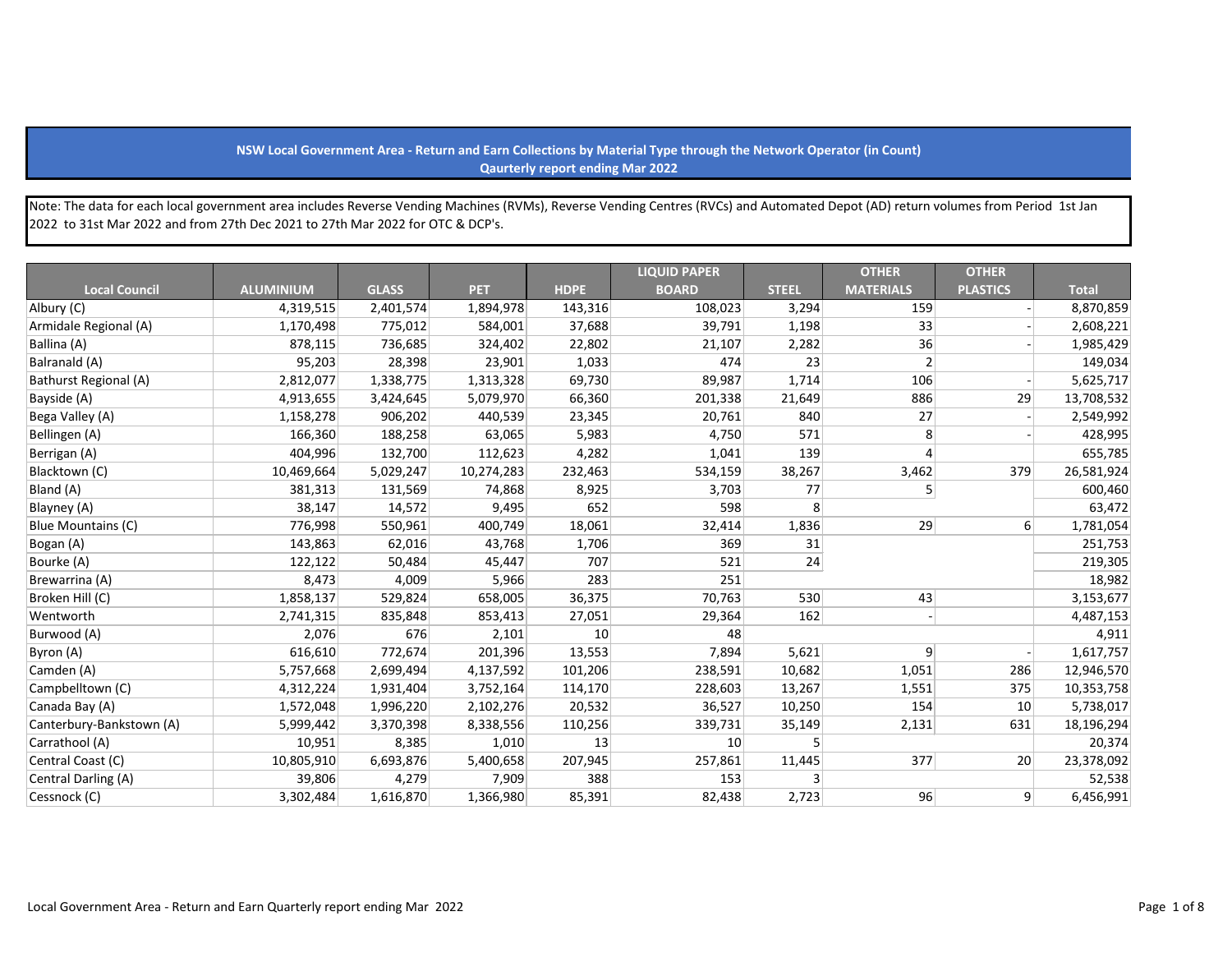|                        |                  |              |            |             | <b>LIQUID PAPER</b> |              | <b>OTHER</b>     | <b>OTHER</b>    |              |
|------------------------|------------------|--------------|------------|-------------|---------------------|--------------|------------------|-----------------|--------------|
| <b>Local Council</b>   | <b>ALUMINIUM</b> | <b>GLASS</b> | <b>PET</b> | <b>HDPE</b> | <b>BOARD</b>        | <b>STEEL</b> | <b>MATERIALS</b> | <b>PLASTICS</b> | <b>Total</b> |
| Clarence Valley (A)    | 2,925,357        | 1,872,593    | 971,428    | 74,709      | 76,635              | 1,583        | 278              |                 | 5,922,583    |
| Cobar (A)              | 124,457          | 26,824       | 29,114     | 1,954       | 277                 | 44           |                  |                 | 182,670      |
| Coffs Harbour (C)      | 3,283,943        | 2,425,239    | 1,168,553  | 76,040      | 63,934              | 3,817        | 174              | 1               | 7,021,701    |
| Coolamon (A)           | 93,496           | 33,824       | 22,591     | 1,395       | 846                 | 29           | 711              |                 | 152,892      |
| Coonamble (A)          | 141,916          | 59,989       | 52,665     | 3,529       | 644                 | 84           |                  |                 | 258,827      |
| Cootamundra-Gundagai   |                  |              |            |             |                     |              |                  |                 |              |
| Regional (A)           | 520,650          | 244,733      | 217,891    | 13,314      | 11,247              | 394          |                  |                 | 1,008,230    |
| Cowra (A)              | 778,964          | 378,715      | 320,899    | 20,696      | 17,188              | 359          | 31               |                 | 1,516,852    |
| Cumberland (A)         | 3,942,318        | 2,179,051    | 5,774,582  | 75,028      | 332,137             | 24,267       | 1,252            | 301             | 12,328,936   |
| Dubbo Regional (A)     | 4,146,800        | 1,878,339    | 2,165,639  | 123,585     | 86,215              | 1,718        | 120              |                 | 8,402,416    |
| Dungog (A)             | 279,294          | 140,508      | 72,681     | 6,184       | 5,119               | 145          | 2                | 2               | 503,935      |
| Edward River (A)       | 1,425,598        | 545,051      | 442,785    | 22,117      | 19,710              | 469          | 36               |                 | 2,455,766    |
| Eurobodalla (A)        | 1,789,503        | 1,391,131    | 674,576    | 39,218      | 34,928              | 1,576        | 55               |                 | 3,930,987    |
| Fairfield (C)          | 6,216,714        | 3,552,105    | 8,376,829  | 101,674     | 380,174             | 48,183       | 1,718            | 1,292           | 18,678,689   |
| Federation (A)         | 3,132,571        | 1,402,319    | 930,274    | 42,128      | 27,251              | 1,022        | 64               | 8               | 5,535,637    |
| Forbes (A)             | 717,287          | 276,229      | 291,780    | 20,925      | 14,720              | 146          | 10               |                 | 1,321,097    |
| Georges River (A)      | 1,625,541        | 1,147,819    | 1,921,159  | 63,484      | 95,534              | 12,446       | 562              | 7               | 4,866,552    |
| Glen Innes Severn (A)  | 408,393          | 206,656      | 167,425    | 18,531      | 10,489              | 136          | 14               |                 | 811,644      |
| Goulburn Mulwaree (A)  | 1,200,027        | 650,215      | 751,446    | 35,573      | 42,564              | 1,541        | 74               | $\mathbf{1}$    | 2,681,441    |
| Greater Hume Shire (A) | 539,025          | 263,846      | 142,518    | 10,536      | 5,495               | 211          |                  |                 | 961,638      |
| Griffith (C)           | 1,275,695        | 727,288      | 837,512    | 32,224      | 42,893              | 2,136        | 191              |                 | 2,917,939    |
| Gunnedah (A)           | 704,017          | 396,357      | 345,486    | 21,896      | 15,735              | 331          | 16               |                 | 1,483,838    |
| Gwydir (A)             | 313,860          | 172,649      | 101,192    | 6,529       | 4,390               | 57           | 2                |                 | 598,679      |
| Hawkesbury (C)         | 2,096,291        | 1,247,301    | 1,264,801  | 39,266      | 65,677              | 2,763        | 147              | 10              | 4,716,256    |
| Hay (A)                | 136,501          | 75,829       | 46,543     | 4,685       | 1,675               | 31           |                  |                 | 265,265      |
| Hilltops (A)           | 1,010,953        | 492,191      | 472,062    | 22,074      | 24,424              | 528          | 34               | $\vert$ 1       | 2,022,267    |
| Hornsby (A)            | 2,050,679        | 1,411,893    | 1,567,225  | 42,522      | 109,913             | 8,175        | 340              | 28              | 5,190,775    |
| Hunters Hill (A)       | 220,551          | 178,584      | 182,528    | 3,247       | 9,933               | 1,326        | 33               | $\overline{2}$  | 596,204      |
| Inner West (A)         | 4,086,026        | 2,705,731    | 3,270,655  | 59,367      | 104,529             | 24,262       | 2,300            | 26              | 10,252,896   |
| Inverell (A)           | 799,691          | 422,769      | 320,121    | 26,648      | 14,081              | 191          | 75               |                 | 1,583,576    |
| Junee (A)              | 89,390           | 37,328       | 29,465     | 1,496       | 1,206               | 46           |                  |                 | 158,931      |
| Kempsey (A)            | 1,664,794        | 1,120,540    | 732,517    | 50,539      | 38,903              | 1,236        | 359              |                 | 3,608,888    |
| Kiama (A)              | 382,887          | 332,153      | 162,078    | 8,430       | 12,851              | 520          | $\mathbf{1}$     | $\overline{3}$  | 898,923      |
| Ku-ring-gai (A)        | 405,737          | 297,004      | 357,998    | 9,010       | 23,572              | 2,458        | 123              | $\vert 4 \vert$ | 1,095,906    |
| Kyogle (A)             | 152,380          | 147,214      | 49,961     | 5,565       | 4,110               | 174          | $\overline{2}$   |                 | 359,406      |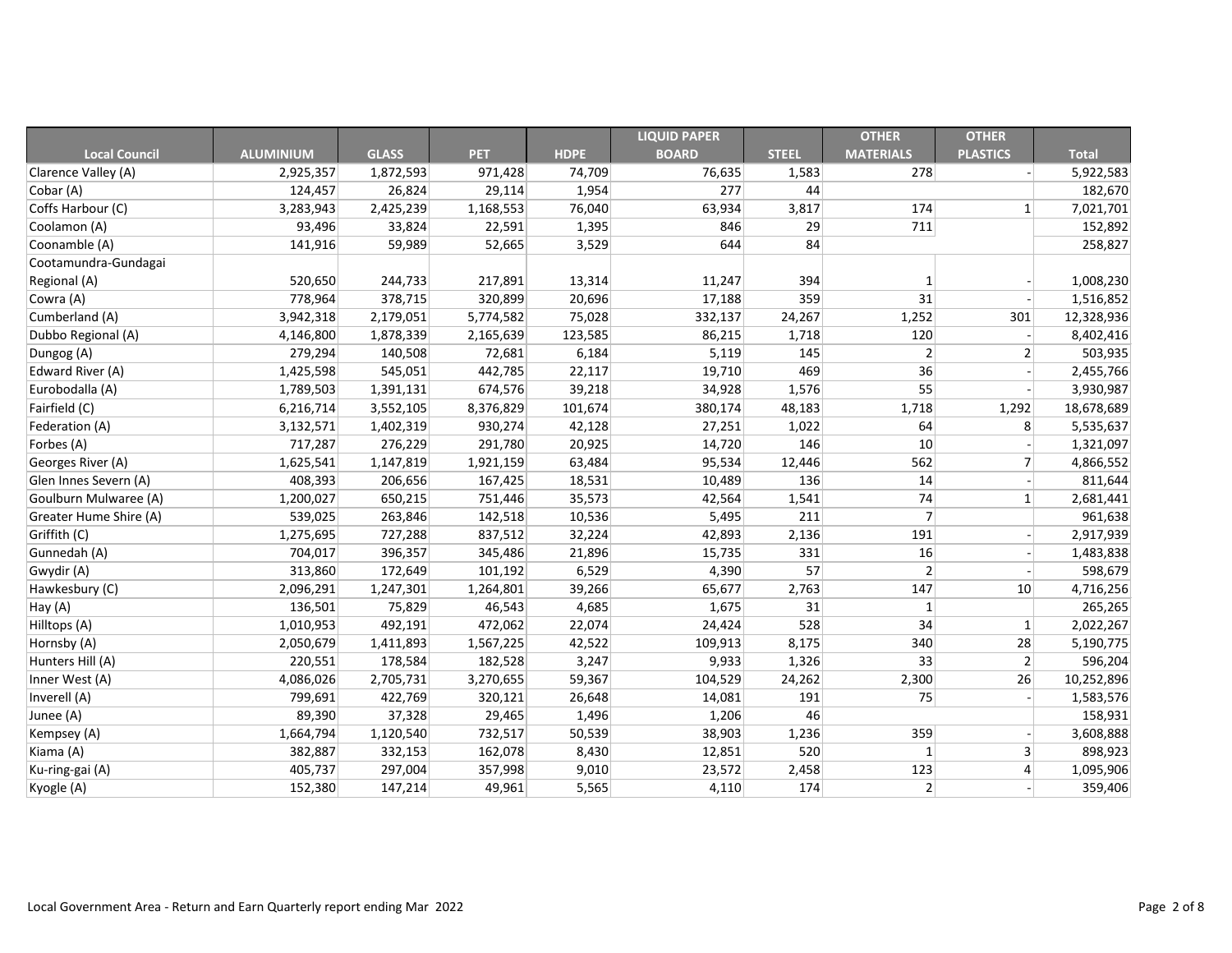|                              |                  |              |            |             | <b>LIQUID PAPER</b> |              | <b>OTHER</b>     | <b>OTHER</b>    |              |
|------------------------------|------------------|--------------|------------|-------------|---------------------|--------------|------------------|-----------------|--------------|
| <b>Local Council</b>         | <b>ALUMINIUM</b> | <b>GLASS</b> | <b>PET</b> | <b>HDPE</b> | <b>BOARD</b>        | <b>STEEL</b> | <b>MATERIALS</b> | <b>PLASTICS</b> | <b>Total</b> |
| Lachlan (A)                  | 91,667           | 22,662       | 26,764     | 1,174       | 790                 | 76           |                  |                 | 143,134      |
| Lake Macquarie (C)           | 9,265,751        | 4,842,344    | 3,518,097  | 179,861     | 237,184             | 9,100        | 433              | $\mathsf{5}$    | 18,052,775   |
| Lane Cove (A)                | 1,266,893        | 835,434      | 990,050    | 15,448      | 34,527              | 5,885        | 131              | 10              | 3,148,378    |
| Leeton (A)                   | 572,390          | 287,915      | 285,451    | 14,218      | 18,191              | 416          | 29               |                 | 1,178,610    |
| Lismore (C)                  | 1,212,435        | 992,669      | 455,548    | 43,364      | 32,380              | 2,594        | 67               |                 | 2,739,057    |
| Lithgow (C)                  | 627,986          | 314,102      | 364,586    | 20,160      | 22,959              | 885          | 51               | $\overline{2}$  | 1,350,731    |
| Liverpool (C)                | 5,313,663        | 2,710,320    | 6,788,350  | 105,266     | 339,436             | 25,752       | 1,428            | 242             | 15,284,457   |
| Liverpool Plains (A)         | 220,751          | 94,677       | 59,260     | 2,974       | 798                 | 33           |                  | 1               | 378,496      |
| Maitland (C)                 | 2,839,936        | 1,321,665    | 1,291,568  | 75,077      | 70,277              | 2,857        | 117              | 29              | 5,601,526    |
| Mid-Coast (A)                | 4,188,078        | 2,818,451    | 1,608,510  | 101,529     | 94,385              | 2,968        | 231              | $\mathbf{3}$    | 8,814,155    |
| Mid-Western Regional (A)     | 993,719          | 528,083      | 414,172    | 23,430      | 17,821              | 360          | 26               |                 | 1,977,611    |
| Moree Plains (A)             | 687,415          | 451,328      | 316,411    | 23,253      | 16,753              | 626          | 175              |                 | 1,495,961    |
| Mosman (A)                   | 157,627          | 121,743      | 123,723    | 2,913       | 4,504               | 866          | 8                |                 | 411,384      |
| Murray River (A)             | 3,078,296        | 1,537,733    | 929,007    | 36,548      | 28,745              | 1,046        | 50               |                 | 5,611,425    |
| Muswellbrook (A)             | 1,008,206        | 483,843      | 509,705    | 34,748      | 23,688              | 709          | 126              |                 | 2,061,025    |
| Nambucca (A)                 | 811,864          | 680,003      | 317,403    | 26,210      | 19,791              | 795          | 13               |                 | 1,856,079    |
| Narrabri (A)                 | 697,076          | 399,162      | 305,748    | 23,942      | 11,005              | 321          |                  |                 | 1,437,261    |
| Narrandera (A)               | 317,637          | 143,350      | 162,560    | 7,668       | 7,074               | 70           |                  |                 | 638,363      |
| Newcastle (C)                | 6,244,485        | 3,423,375    | 2,705,810  | 137,655     | 167,569             | 9,286        | 630              | 10              | 12,688,820   |
| North Sydney (A)             | 47,601           | 34,293       | 43,791     | 1,135       | 841                 | 218          | 2                |                 | 127,881      |
| Northern Beaches (A)         | 3,574,626        | 3,278,465    | 2,040,202  | 59,918      | 100,463             | 14,661       | 172              | 21              | 9,068,528    |
| Oberon (A)                   | 34,561           | 13,143       | 11,060     | 410         | 343                 | 12           | 2                |                 | 59,531       |
| Orange (C)                   | 1,619,738        | 898,949      | 793,772    | 50,721      | 61,482              | 1,382        | 44               |                 | 3,426,088    |
| Parkes (A)                   | 816,831          | 365,278      | 362,526    | 21,436      | 17,063              | 219          | 17               |                 | 1,583,370    |
| Parramatta (C)               | 2,016,991        | 1,226,902    | 2,169,334  | 37,833      | 112,077             | 10,200       | 522              | 120             | 5,573,979    |
| Penrith (C)                  | 7,924,957        | 3,699,917    | 5,531,671  | 171,732     | 357,713             | 13,978       | 989              | 2,083           | 17,703,040   |
| Port Macquarie-Hastings (A)  | 3,045,129        | 2,134,475    | 1,318,925  | 68,958      | 77,106              | 2,659        | 53               |                 | 6,647,305    |
| Port Stephens (A)            | 3,549,598        | 2,229,588    | 1,492,203  | 76,461      | 75,462              | 2,854        | 106              | 2               | 7,426,274    |
| Queanbeyan-Palerang Regional |                  |              |            |             |                     |              |                  |                 |              |
| (A)                          | 2,484,708        | 1,353,977    | 1,238,687  | 61,734      | 265,337             | 4,384        | 164              | 10              | 5,409,001    |
| Randwick (C)                 | 1,831,038        | 1,658,380    | 1,568,031  | 26,317      | 198,677             | 9,247        | 335              |                 | 5,292,025    |
| <b>Richmond Valley (A)</b>   | 1,856,986        | 1,043,597    | 603,859    | 48,785      | 32,375              | 1,477        | 46               | $\mathbf{1}$    | 3,587,126    |
| Ryde (C)                     | 1,344,739        | 934,253      | 1,592,395  | 25,520      | 82,287              | 10,618       | 528              | 63              | 3,990,403    |
| Shellharbour (C)             | 2,348,409        | 1,418,058    | 1,188,917  | 53,437      | 99,557              | 2,748        | 84               | 12              | 5,111,222    |
| Shoalhaven (C)               | 4,472,144        | 3,180,892    | 1,705,568  | 97,404      | 116,719             | 4,040        | 161              | $\vert 4 \vert$ | 9,576,932    |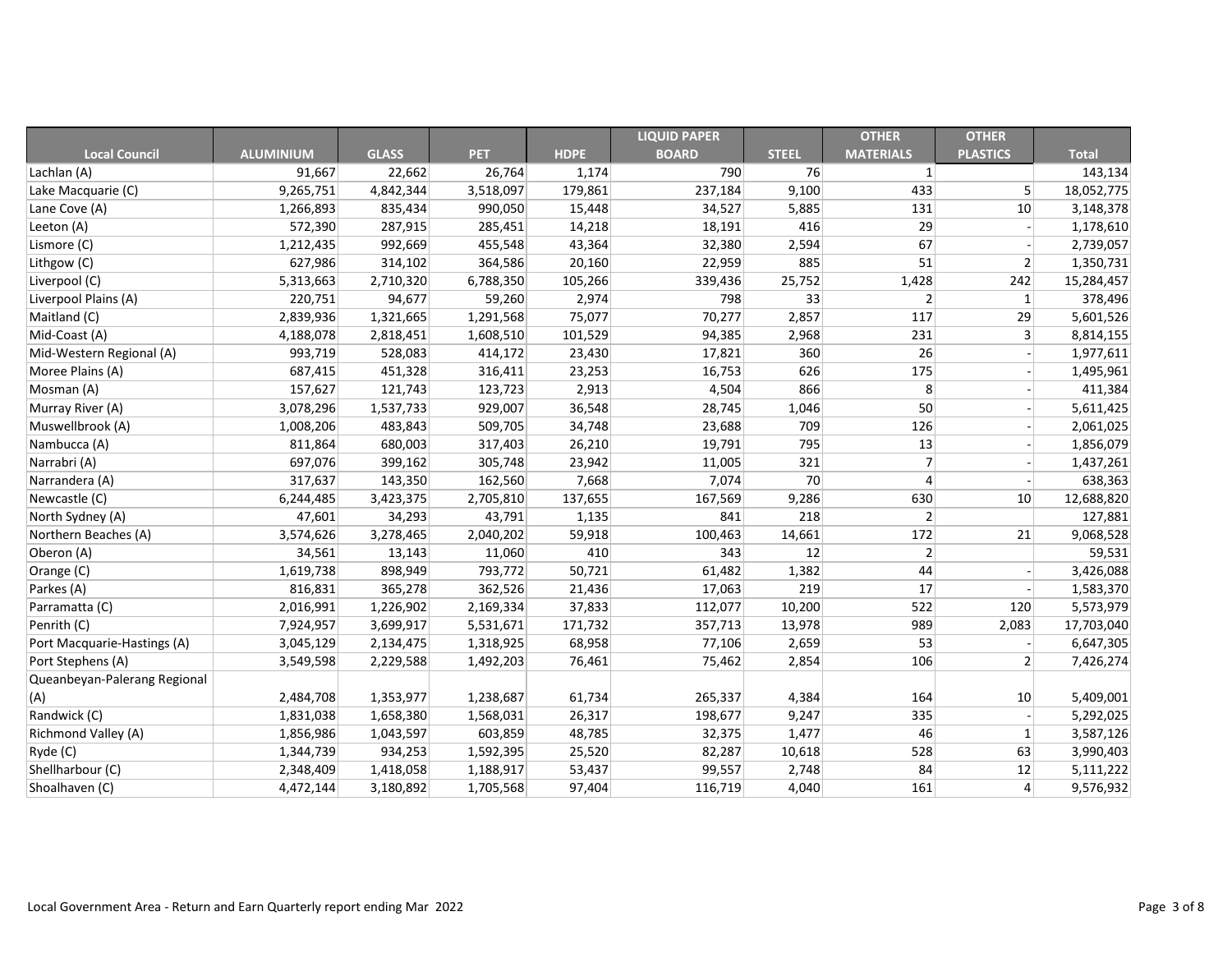|                           |                  |              |             |             | <b>LIQUID PAPER</b> |              | <b>OTHER</b>     | <b>OTHER</b>    |              |
|---------------------------|------------------|--------------|-------------|-------------|---------------------|--------------|------------------|-----------------|--------------|
| <b>Local Council</b>      | <b>ALUMINIUM</b> | <b>GLASS</b> | <b>PET</b>  | <b>HDPE</b> | <b>BOARD</b>        | <b>STEEL</b> | <b>MATERIALS</b> | <b>PLASTICS</b> | <b>Total</b> |
| Singleton (A)             | 1,027,710        | 543,061      | 444,574     | 24,691      | 24,250              | 861          | 29               | $\overline{2}$  | 2,065,178    |
| Snowy Monaro Regional (A) | 731,615          | 499,499      | 288,733     | 15,760      | 15,530              | 797          | 29               |                 | 1,551,963    |
| Snowy Valleys (A)         | 1,085,388        | 523,281      | 471,756     | 39,028      | 29,291              | 560          | 208              |                 | 2,149,512    |
| Strathfield (A)           | 876,591          | 571,202      | 1,003,512   | 14,113      | 39,521              | 5,655        | 341              | 16              | 2,510,951    |
| Sutherland Shire (A)      | 4,371,645        | 3,236,010    | 2,757,666   | 71,241      | 158,735             | 11,510       | 232              | 5               | 10,607,044   |
| Sydney (C)                | 1,114,679        | 703,055      | 929,596     | 17,000      | 28,714              | 8,604        | 104              |                 | 2,801,753    |
| Tamworth Regional (A)     | 2,847,495        | 1,540,550    | 1,565,299   | 103,114     | 80,645              | 1,685        | 183              |                 | 6,138,971    |
| Temora (A)                | 476,199          | 219,834      | 164,385     | 12,928      | 12,680              | 158          |                  |                 | 886,191      |
| Tenterfield (A)           | 315,566          | 189,502      | 114,615     | 9,938       | 8,067               | 97           | 8 <sup>1</sup>   |                 | 637,793      |
| The Hills Shire (A)       | 1,400,341        | 968,853      | 1,341,155   | 25,521      | 79,788              | 5,324        | 163              | 14              | 3,821,159    |
| Tweed (A)                 | 3,060,415        | 2,434,974    | 1,157,798   | 66,215      | 63,412              | 6,209        | 145              |                 | 6,789,168    |
| Upper Hunter Shire (A)    | 544,565          | 329,168      | 235,632     | 14,569      | 12,893              | 337          | 11               |                 | 1,137,175    |
| Upper Lachlan Shire (A)   | 231,322          | 124,549      | 77,657      | 4,925       | 5,310               | 92           | $\overline{2}$   |                 | 443,857      |
| Wagga Wagga (C)           | 3,771,257        | 1,788,676    | 1,435,895   | 101,664     | 116,783             | 2,019        | 134              |                 | 7,216,429    |
| Walcha (A)                | 46,555           | 21,951       | 10,192      | 1,041       | 419                 | 16           |                  |                 | 80,174       |
| Walgett (A)               | 164,168          | 40,023       | 39,293      | 1,748       | 850                 | 24           |                  |                 | 246,106      |
| Warren (A)                | 37,710           | 13,608       | 12,616      | 620         | 262                 |              |                  |                 | 64,818       |
| Warrumbungle Shire (A)    | 443,589          | 215,695      | 153,539     | 12,026      | 4,533               | 147          | 6                | 1               | 829,536      |
| <b>Waverley (A)</b>       | 273,189          | 231,595      | 254,562     | 3,952       | 5,339               | 1,795        | 55               |                 | 770,487      |
| Weddin (A)                | 111,375          | 61,109       | 25,523      | 1,026       | 1,001               | 14           |                  |                 | 200,049      |
| Willoughby (C)            | 130,658          | 56,228       | 108,850     | 1,779       | 2,481               | 999          | 20               |                 | 301,016      |
| Wingecarribee (A)         | 893,741          | 635,426      | 517,851     | 26,465      | 31,167              | 1,229        | 81               | 5               | 2,105,965    |
| Wollondilly (A)           | 963,866          | 544,034      | 530,058     | 19,588      | 38,308              | 1,047        | 85               | 26              | 2,097,012    |
| Wollongong (C)            | 6,528,747        | 4,060,339    | 3,303,150   | 143,074     | 241,728             | 11,966       | 419              | 130             | 14,289,553   |
| Yass Valley (A)           | 467,010          | 298,198      | 294,311     | 11,721      | 15,116              | 592          | 9                | $\mathbf{1}$    | 1,086,958    |
| <b>Total</b>              | 222,038,581      | 130,004,518  | 141,820,304 | 4,859,330   | 7,812,471           | 509,275      | 27,928           | 6,252           | 507,078,659  |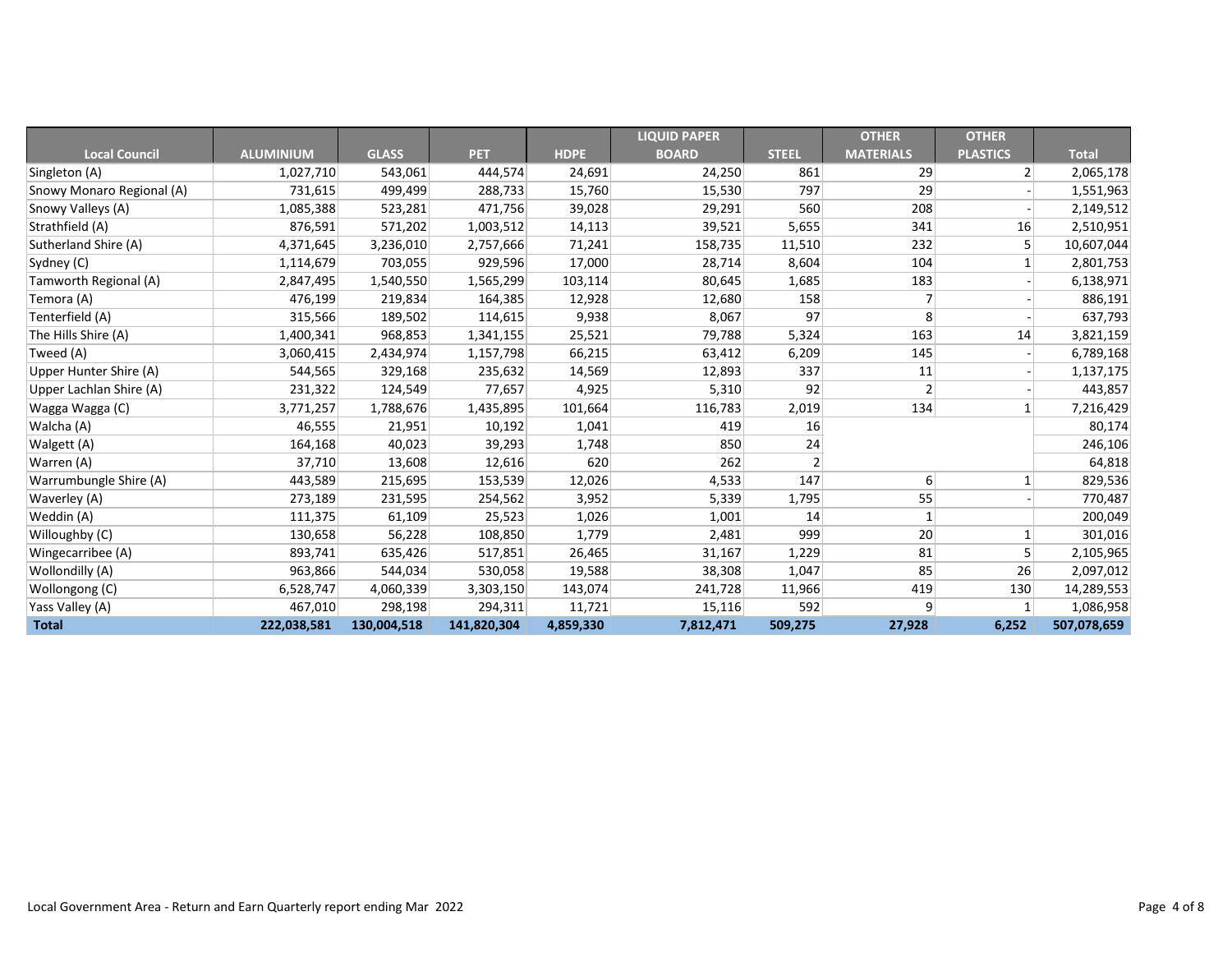## **NSW Local Government Area - Return and Earn Collections by Material Type through the Network Operator (in Tonnes) Qaurterly report ending Mar 2022**

Note: The data for each local government area includes Reverse Vending Machines (RVMs), Reverse Vending Centres (RVCs) and Automated Depot (AD) return volumes from Period 1st Jan 2022 to 31st Mar 2022 and from 27th Dec 2021 to 27th Mar 2022 for OTC & DCP's.

|                                     |                  |              |            |             | <b>LIQUID PAPER</b> |              | <b>OTHER</b>     | <b>OTHER</b>    | <b>Total weight</b> |
|-------------------------------------|------------------|--------------|------------|-------------|---------------------|--------------|------------------|-----------------|---------------------|
| <b>Local Council</b>                | <b>ALUMINIUM</b> | <b>GLASS</b> | <b>PET</b> | <b>HDPE</b> | <b>BOARD</b>        | <b>STEEL</b> | <b>MATERIALS</b> | <b>PLASTICS</b> | (in Tonnes)         |
| <b>Conversion factor (Number of</b> |                  |              |            |             |                     |              |                  |                 |                     |
| containers per Tonne)               | 72,429           | 4,718        | 43,107     | 33,178      | 69,082              | 20,083       | 38,565           | 79,987          |                     |
| Albury (C)                          | 59.64            | 509.02       | 43.96      | 4.32        | 1.56                | 0.16         | 0.00             | 0.00            | 618.67              |
| Armidale Regional (A)               | 16.16            | 164.27       | 13.55      | 1.14        | 0.58                | 0.06         | 0.00             | 0.00            | 195.75              |
| Ballina (A)                         | 12.12            | 156.14       | 7.53       | 0.69        | 0.31                | 0.11         | 0.00             | 0.00            | 176.90              |
| Balranald (A)                       | 1.31             | 6.02         | 0.55       | 0.03        | 0.01                | 0.00         | 0.00             | 0.00            | 7.93                |
| Bathurst Regional (A)               | 38.83            | 283.76       | 30.47      | 2.10        | 1.30                | 0.09         | 0.00             | 0.00            | 356.54              |
| Bayside (A)                         | 67.84            | 725.87       | 117.85     | 2.00        | 2.91                | 1.08         | 0.02             | 0.00            | 917.57              |
| Bega Valley (A)                     | 15.99            | 192.07       | 10.22      | 0.70        | 0.30                | 0.04         | 0.00             | 0.00            | 219.33              |
| Bellingen (A)                       | 2.30             | 39.90        | 1.46       | 0.18        | 0.07                | 0.03         | 0.00             | 0.00            | 43.94               |
| Berrigan (A)                        | 5.59             | 28.13        | 2.61       | 0.13        | 0.02                | 0.01         | 0.00             | 0.00            | 36.48               |
| Blacktown (C)                       | 144.55           | 1065.97      | 238.34     | 7.01        | 7.73                | 1.91         | 0.09             | 0.00            | 1465.60             |
| Bland (A)                           | 5.26             | 27.89        | 1.74       | 0.27        | 0.05                | 0.00         | 0.00             | 0.00            | 35.21               |
| Blayney (A)                         | 0.53             | 3.09         | 0.22       | 0.02        | 0.01                | 0.00         | 0.00             | 0.00            | 3.86                |
| Blue Mountains (C)                  | 10.73            | 116.78       | 9.30       | 0.54        | 0.47                | 0.09         | 0.00             | 0.00            | 137.91              |
| Bogan (A)                           | 1.99             | 13.14        | 1.02       | 0.05        | 0.01                | 0.00         | 0.00             | 0.00            | 16.20               |
| Bourke (A)                          | 1.69             | 10.70        | 1.05       | 0.02        | 0.01                | 0.00         | 0.00             | 0.00            | 13.47               |
| Brewarrina (A)                      | 0.12             | 0.85         | 0.14       | 0.01        | 0.00                | 0.00         | 0.00             | 0.00            | 1.12                |
| Broken Hill (C)                     | 25.65            | 112.30       | 15.26      | 1.10        | 1.02                | 0.03         | 0.00             | 0.00            | 155.37              |
| Wentworth                           | 37.85            | 177.16       | 19.80      | 0.82        | 0.43                | 0.01         |                  | 0.00            |                     |
| Burwood (A)                         | 0.03             | 0.14         | 0.05       | 0.00        | 0.00                | 0.00         | 0.00             | 0.00            | 0.22                |
| Byron (A)                           | 8.51             | 163.77       | 4.67       | 0.41        | 0.11                | 0.28         | 0.00             | 0.00            | 177.76              |
| Camden (A)                          | 79.49            | 572.17       | 95.98      | 3.05        | 3.45                | 0.53         | 0.03             | 0.00            | 754.71              |
| Campbelltown (C)                    | 59.54            | 409.37       | 87.04      | 3.44        | 3.31                | 0.66         | 0.04             | 0.00            | 563.41              |
| Canada Bay (A)                      | 21.70            | 423.11       | 48.77      | 0.62        | 0.53                | 0.51         | 0.00             | 0.00            | 495.24              |
| Canterbury-Bankstown (A)            | 82.83            | 714.37       | 193.44     | 3.32        | 4.92                | 1.75         | 0.06             | 0.01            | 1000.69             |
| Carrathool (A)                      | 0.15             | 1.78         | 0.02       | 0.00        | 0.00                | 0.00         | 0.00             | 0.00            | 1.95                |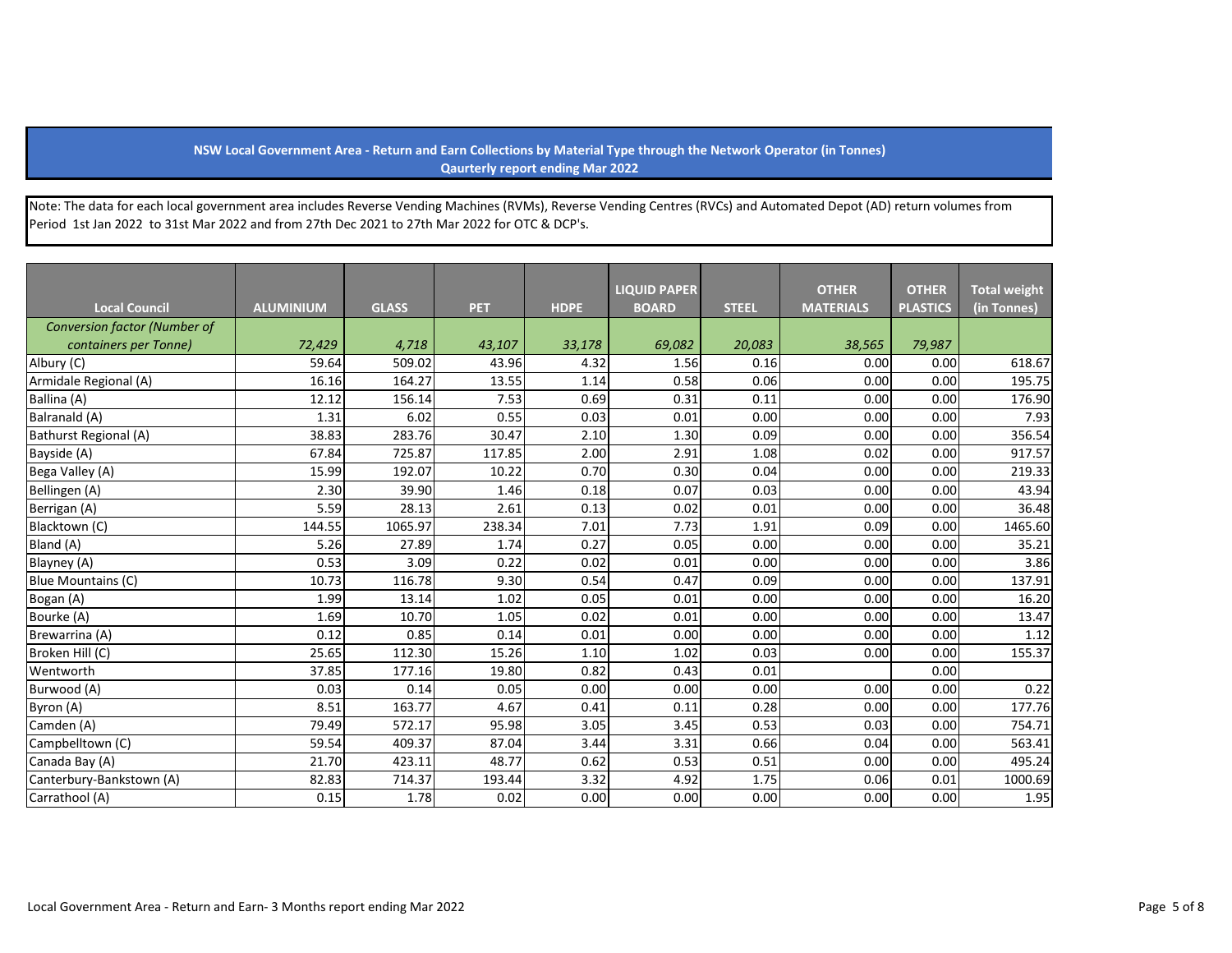|                               |                  |              |            |             | <b>LIQUID PAPER</b> |              | <b>OTHER</b>     | <b>OTHER</b>    | <b>Total weight</b> |
|-------------------------------|------------------|--------------|------------|-------------|---------------------|--------------|------------------|-----------------|---------------------|
| <b>Local Council</b>          | <b>ALUMINIUM</b> | <b>GLASS</b> | <b>PET</b> | <b>HDPE</b> | <b>BOARD</b>        | <b>STEEL</b> | <b>MATERIALS</b> | <b>PLASTICS</b> | (in Tonnes)         |
| Central Coast (C)             | 149.19           | 1418.80      | 125.28     | 6.27        | 3.73                | 0.57         | 0.01             | 0.00            | 1703.85             |
| Central Darling (A)           | 0.55             | 0.91         | 0.18       | 0.01        | 0.00                | 0.00         | 0.00             | 0.00            | 1.65                |
| Cessnock (C)                  | 45.60            | 342.70       | 31.71      | 2.57        | 1.19                | 0.14         | 0.00             | 0.00            | 423.92              |
| Clarence Valley (A)           | 40.39            | 396.90       | 22.54      | 2.25        | 1.11                | 0.08         | 0.01             | 0.00            | 463.28              |
| Cobar (A)                     | 1.72             | 5.69         | 0.68       | 0.06        | 0.00                | 0.00         | 0.00             | 0.00            | 8.14                |
| Coffs Harbour (C)             | 45.34            | 514.04       | 27.11      | 2.29        | 0.93                | 0.19         | 0.00             | 0.00            | 589.90              |
| Coolamon (A)                  | 1.29             | 7.17         | 0.52       | 0.04        | 0.01                | 0.00         | 0.02             | 0.00            | 9.06                |
| Coonamble (A)                 | 1.96             | 12.71        | 1.22       | 0.11        | 0.01                | 0.00         | 0.00             | 0.00            | 16.02               |
| Cootamundra-Gundagai Regional |                  |              |            |             |                     |              |                  |                 |                     |
| (A)                           | 7.19             | 51.87        | 5.05       | 0.40        | 0.16                | 0.02         | 0.00             | 0.00            | 64.70               |
| Cowra (A)                     | 10.75            | 80.27        | 7.44       | 0.62        | 0.25                | 0.02         | 0.00             | 0.00            | 99.36               |
| Cumberland (A)                | 54.43            | 461.86       | 133.96     | 2.26        | 4.81                | 1.21         | 0.03             | 0.00            | 658.56              |
| Dubbo Regional (A)            | 57.25            | 398.12       | 50.24      | 3.72        | 1.25                | 0.09         | 0.00             | 0.00            | 510.68              |
| Dungog (A)                    | 3.86             | 29.78        | 1.69       | 0.19        | 0.07                | 0.01         | 0.00             | 0.00            | 35.59               |
| Edward River (A)              | 19.68            | 115.53       | 10.27      | 0.67        | 0.29                | 0.02         | 0.00             | 0.00            | 146.46              |
| Eurobodalla (A)               | 24.71            | 294.86       | 15.65      | 1.18        | 0.51                | 0.08         | 0.00             | 0.00            | 336.98              |
| Fairfield (C)                 | 85.83            | 752.88       | 194.33     | 3.06        | 5.50                | 2.40         | 0.04             | 0.02            | 1044.07             |
| Federation (A)                | 43.25            | 297.23       | 21.58      | 1.27        | 0.39                | 0.05         | 0.00             | 0.00            | 363.78              |
| Forbes (A)                    | 9.90             | 58.55        | 6.77       | 0.63        | 0.21                | 0.01         | 0.00             | 0.00            | 76.07               |
| Georges River (A)             | 22.44            | 243.29       | 44.57      | 1.91        | 1.38                | 0.62         | 0.01             | 0.00            | 314.23              |
| Glen Innes Severn (A)         | 5.64             | 43.80        | 3.88       | 0.56        | 0.15                | 0.01         | 0.00             | 0.00            | 54.04               |
| Goulburn Mulwaree (A)         | 16.57            | 137.82       | 17.43      | 1.07        | 0.62                | 0.08         | 0.00             | 0.00            | 173.58              |
| Greater Hume Shire (A)        | 7.44             | 55.92        | 3.31       | 0.32        | 0.08                | 0.01         | 0.00             | 0.00            | 67.08               |
| Griffith (C)                  | 17.61            | 154.15       | 19.43      | 0.97        | 0.62                | 0.11         | 0.00             | 0.00            | 192.90              |
| Gunnedah (A)                  | 9.72             | 84.01        | 8.01       | 0.66        | 0.23                | 0.02         | 0.00             | 0.00            | 102.65              |
| Gwydir (A)                    | 4.33             | 36.59        | 2.35       | 0.20        | 0.06                | 0.00         | 0.00             | 0.00            | 43.54               |
| Hawkesbury (C)                | 28.94            | 264.37       | 29.34      | 1.18        | 0.95                | 0.14         | 0.00             | 0.00            | 324.93              |
| $\overline{H}$ ay (A)         | 1.88             | 16.07        | 1.08       | 0.14        | 0.02                | 0.00         | 0.00             | 0.00            | 19.20               |
| Hilltops (A)                  | 13.96            | 104.32       | 10.95      | 0.67        | 0.35                | 0.03         | 0.00             | 0.00            | 130.28              |
| Hornsby (A)                   | 28.31            | 299.26       | 36.36      | 1.28        | 1.59                | 0.41         | 0.01             | 0.00            | 367.22              |
| Hunters Hill (A)              | 3.05             | 37.85        | 4.23       | 0.10        | 0.14                | 0.07         | 0.00             | 0.00            | 45.44               |
| Inner West (A)                | 56.41            | 573.49       | 75.87      | 1.79        | 1.51                | 1.21         | 0.06             | 0.00            | 710.35              |
| Inverell (A)                  | 11.04            | 89.61        | 7.43       | 0.80        | 0.20                | 0.01         | 0.00             | 0.00            | 109.09              |
| Junee (A)                     | 1.23             | 7.91         | 0.68       | 0.05        | 0.02                | 0.00         | 0.00             | 0.00            | 9.89                |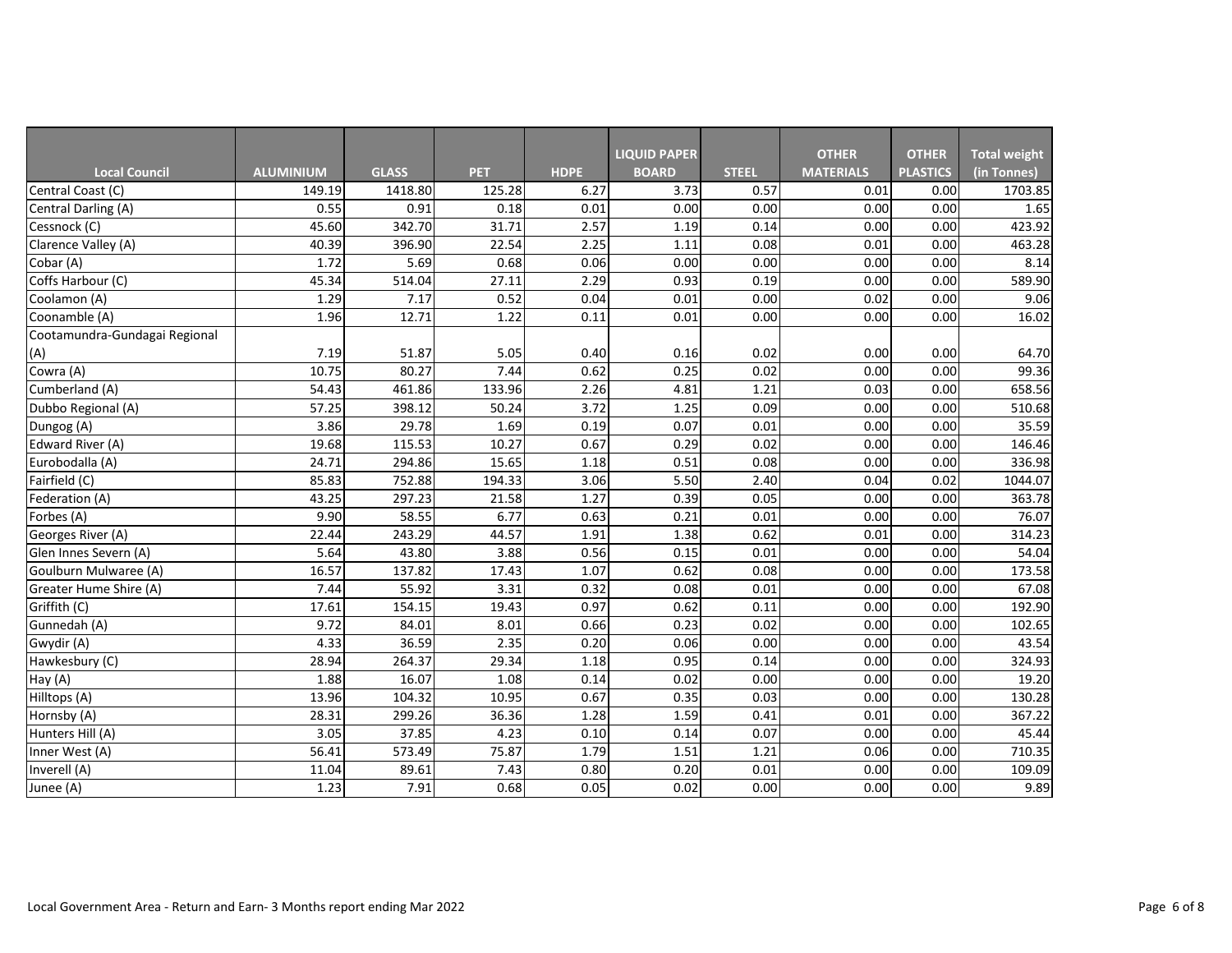|                                  |                  |              |            |             | <b>LIQUID PAPER</b> |              | <b>OTHER</b>     | <b>OTHER</b>    | <b>Total weight</b> |
|----------------------------------|------------------|--------------|------------|-------------|---------------------|--------------|------------------|-----------------|---------------------|
| <b>Local Council</b>             | <b>ALUMINIUM</b> | <b>GLASS</b> | <b>PET</b> | <b>HDPE</b> | <b>BOARD</b>        | <b>STEEL</b> | <b>MATERIALS</b> | <b>PLASTICS</b> | (in Tonnes)         |
| Kempsey (A)                      | 22.99            | 237.50       | 16.99      | 1.52        | 0.56                | 0.06         | 0.01             | 0.00            | 279.64              |
| Kiama (A)                        | 5.29             | 70.40        | 3.76       | 0.25        | 0.19                | 0.03         | 0.00             | 0.00            | 79.91               |
| Ku-ring-gai (A)                  | 5.60             | 62.95        | 8.30       | 0.27        | 0.34                | 0.12         | 0.00             | 0.00            | 77.60               |
| Kyogle (A)                       | 2.10             | 31.20        | 1.16       | 0.17        | 0.06                | 0.01         | 0.00             | 0.00            | 34.70               |
| Lachlan (A)                      | 1.27             | 4.80         | 0.62       | 0.04        | 0.01                | 0.00         | 0.00             | 0.00            | 6.74                |
| Lake Macquarie (C)               | 127.93           | 1026.36      | 81.61      | 5.42        | 3.43                | 0.45         | 0.01             | 0.00            | 1245.22             |
| Lane Cove (A)                    | 17.49            | 177.07       | 22.97      | 0.47        | 0.50                | 0.29         | 0.00             | 0.00            | 218.79              |
| Leeton (A)                       | 7.90             | 61.02        | 6.62       | 0.43        | 0.26                | 0.02         | 0.00             | 0.00            | 76.26               |
| Lismore (C)                      | 16.74            | 210.40       | 10.57      | 1.31        | 0.47                | 0.13         | 0.00             | 0.00            | 239.61              |
| Lithgow (C)                      | 8.67             | 66.58        | 8.46       | 0.61        | 0.33                | 0.04         | 0.00             | 0.00            | 84.69               |
| Liverpool (C)                    | 73.36            | 574.46       | 157.48     | 3.17        | 4.91                | 1.28         | 0.04             | 0.00            | 814.71              |
| Liverpool Plains (A)             | 3.05             | 20.07        | 1.37       | 0.09        | 0.01                | 0.00         | 0.00             | 0.00            | 24.59               |
| Maitland (C)                     | 39.21            | 280.13       | 29.96      | 2.26        | 1.02                | 0.14         | 0.00             | 0.00            | 352.73              |
| Mid-Coast (A)                    | 57.82            | 597.38       | 37.31      | 3.06        | 1.37                | 0.15         | 0.01             | 0.00            | 697.10              |
| Mid-Western Regional (A)         | 13.72            | 111.93       | 9.61       | 0.71        | 0.26                | 0.02         | 0.00             | 0.00            | 136.24              |
| Moree Plains (A)                 | 9.49             | 95.66        | 7.34       | 0.70        | 0.24                | 0.03         | 0.00             | 0.00            | 113.47              |
| Mosman (A)                       | 2.18             | 25.80        | 2.87       | 0.09        | 0.07                | 0.04         | 0.00             | 0.00            | 31.05               |
| Murray River (A)                 | 42.50            | 325.93       | 21.55      | 1.10        | 0.42                | 0.05         | 0.00             | 0.00            | 391.55              |
| Muswellbrook (A)                 | 13.92            | 102.55       | 11.82      | 1.05        | 0.34                | 0.04         | 0.00             | 0.00            | 129.73              |
| Nambucca (A)                     | 11.21            | 144.13       | 7.36       | 0.79        | 0.29                | 0.04         | 0.00             | 0.00            | 163.82              |
| Narrabri (A)                     | 9.62             | 84.60        | 7.09       | 0.72        | 0.16                | 0.02         | 0.00             | 0.00            | 102.22              |
| Narrandera (A)                   | 4.39             | 30.38        | 3.77       | 0.23        | 0.10                | 0.00         | 0.00             | 0.00            | 38.88               |
| Newcastle (C)                    | 86.22            | 725.60       | 62.77      | 4.15        | 2.43                | 0.46         | 0.02             | 0.00            | 881.64              |
| North Sydney (A)                 | 0.66             | 7.27         | 1.02       | 0.03        | 0.01                | 0.01         | 0.00             | 0.00            | 9.00                |
| Northern Beaches (A)             | 49.35            | 694.88       | 47.33      | 1.81        | 1.45                | 0.73         | 0.00             | 0.00            | 795.56              |
| Oberon (A)                       | 0.48             | 2.79         | 0.26       | 0.01        | 0.00                | 0.00         | 0.00             | 0.00            | 3.54                |
| Orange (C)                       | 22.36            | 190.54       | 18.41      | 1.53        | 0.89                | 0.07         | 0.00             | 0.00            | 233.80              |
| Parkes (A)                       | 11.28            | 77.42        | 8.41       | 0.65        | 0.25                | 0.01         | 0.00             | 0.00            | 98.01               |
| Parramatta (C)                   | 27.85            | 260.05       | 50.32      | 1.14        | $1.62$              | 0.51         | 0.01             | 0.00            | 341.50              |
| Penrith (C)                      | 109.42           | 784.21       | 128.32     | 5.18        | 5.18                | 0.70         | 0.03             | 0.03            | 1033.06             |
| Port Macquarie-Hastings (A)      | 42.04            | 452.41       | 30.60      | 2.08        | 1.12                | 0.13         | 0.00             | 0.00            | 528.38              |
| Port Stephens (A)                | 49.01            | 472.57       | 34.62      | 2.30        | 1.09                | 0.14         | 0.00             | 0.00            | 559.74              |
| Queanbeyan-Palerang Regional (A) | 34.31            | 286.98       | 28.74      | 1.86        | 3.84                | 0.22         | 0.00             | 0.00            | 355.95              |